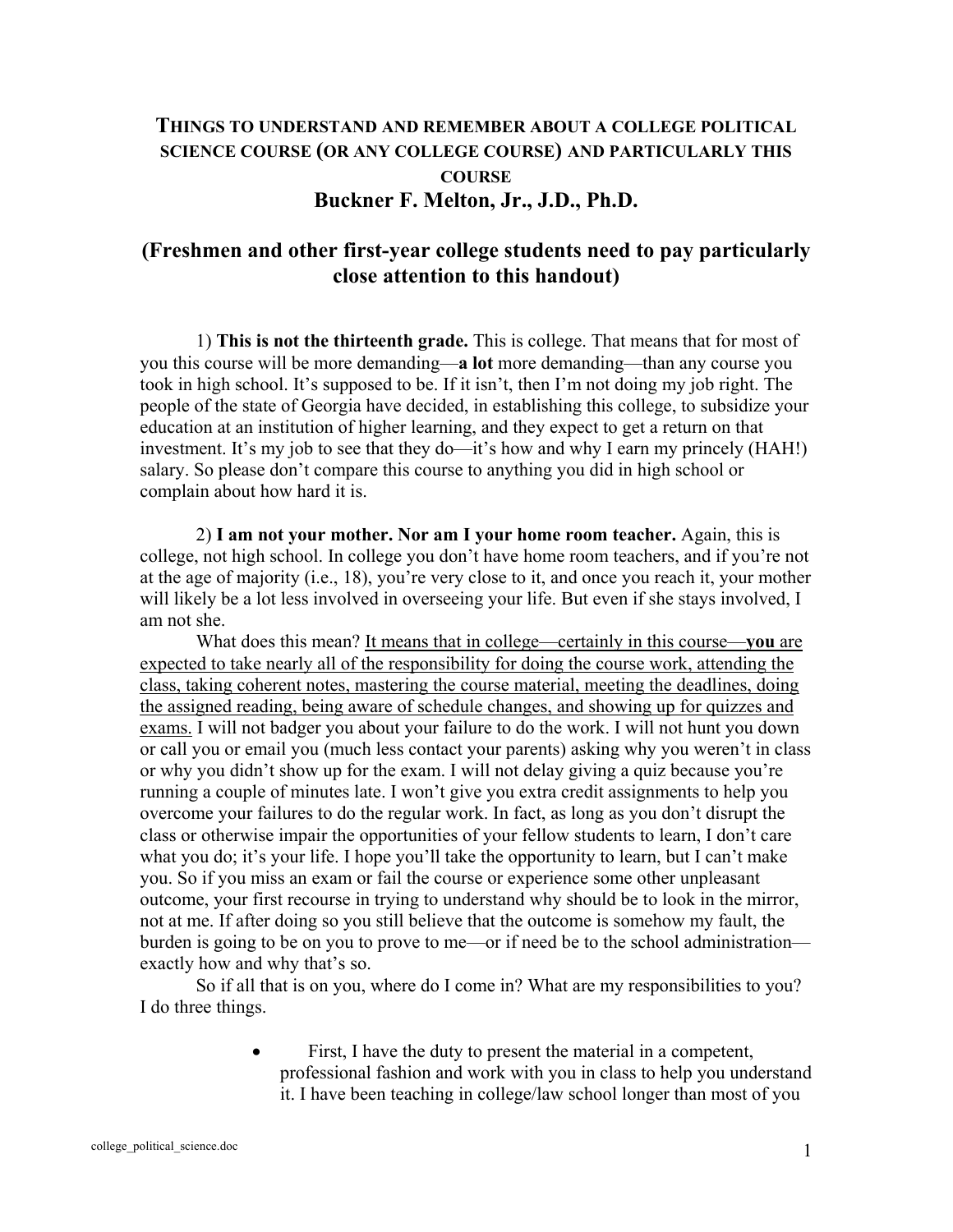have been alive, and I believe I do an acceptable job of this. So does Middle Georgia State, or it wouldn't keep employing me. If you disagree, you're welcome to try to convince the school administration otherwise.

- Second, on quizzes and exams, I have the duty to evaluate—again, in a competent, professional fashion—how well you've done so. Again, I believe that I consistently do so. If you disagree, then once again, you're welcome to try to convince the school administration otherwise.
- Third, if you have questions about the material that, after reasonable efforts on your part you still don't get, I will make myself reasonably available outside of class to try to answer those questions. I will also be happy to a) discuss possible solutions to how personal issues may be affecting your work in the course, b) discuss questions about specializing in political science, c) discuss questions that have arisen in other courses that I think I may comment intelligently upon without intruding into the other professor's bailiwick, d) give unofficial subjective advice or views, where I believe that I am competent to do so, as to future courses or programs of study for you to enroll in, and e) devote reasonable resources to discuss any other subjects that, in my view, relate somehow to your career as a college student and future professional that I believe myself competent to comment upon.

Other than these three things, it's all on you.

**3) Some of you will have to work harder than others for the same outcome.** This is unavoidable and something that I can't help. By the time you begin my course, some of you will have had high a school government course more recently than others. Some of you will have had government in high school while others won't have. Some of you will have had better high school teachers than others. Some of you will have been exposed to a better overall high school curriculum than others. Some of you will have had courses in high school or college that have given you a better background for understanding some of the things we cover in this course, while others have not. Some of you will have developed better study habits in your previous education than others. Some of you will have more aptitude for calculus, or physics, or economics, than you do for political science, while others of you will have more aptitude for political science. I cannot help any of this. If you believe you were short-changed in high school when it came to your preparation for college, or for my course in particular, you may choose to contact your high school's board of trustees or your local board of education to complain, but that doesn't change the fact that I can't help it.

 It may help you to understand that I am not trying to fail anyone in this course. As a teacher, I have dedicated my professional life to helping people learn and understand, not to attempting to fail people. This course, while hard, is designed to be passed by the average college student. That doesn't mean that every student will pass it, and that doesn't mean that every student who does pass will do so with the same degree of effort.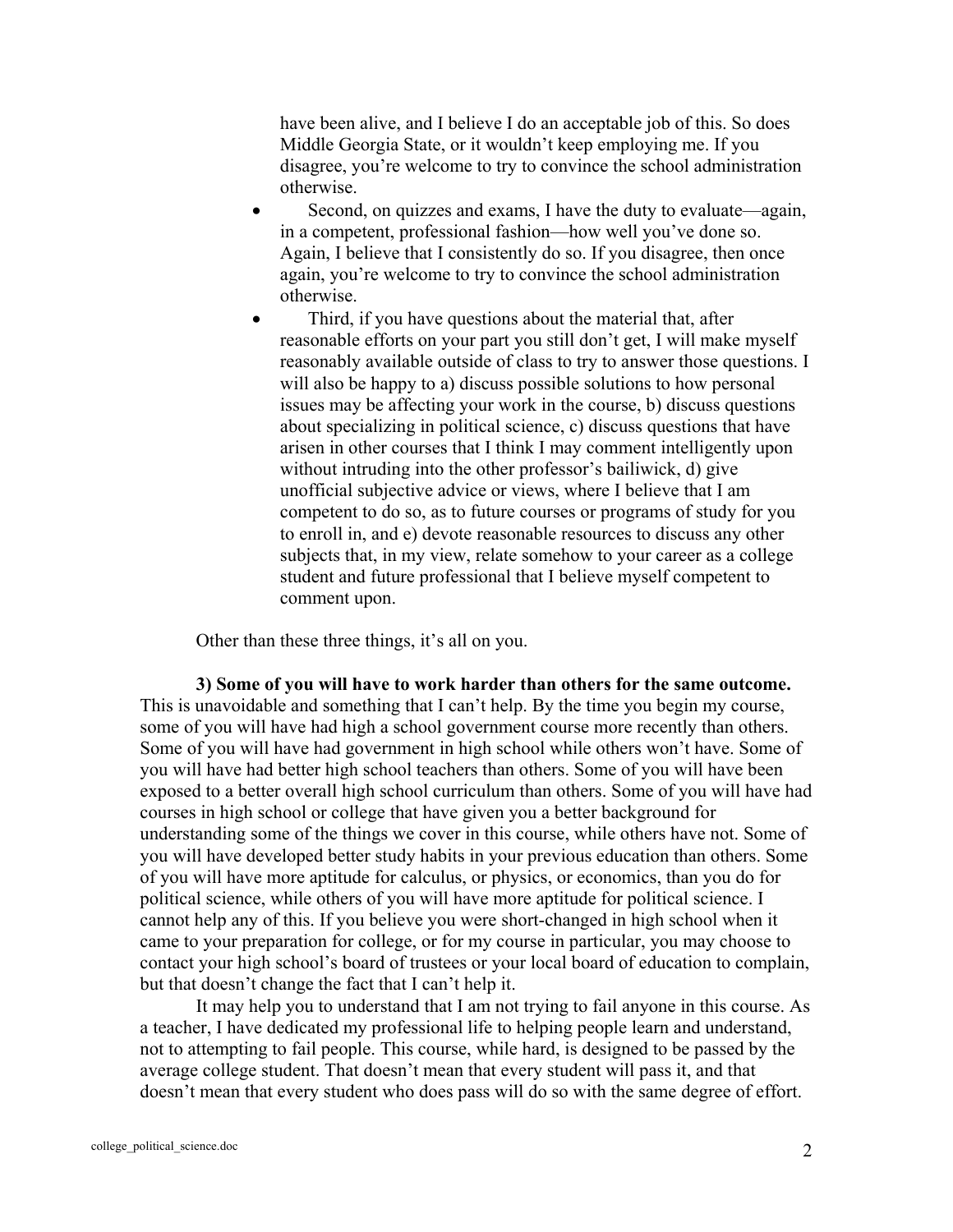Regardless of that, as noted above, the lion's share of the responsibility for passing the course rests on you, not on me.

**4) I can explain it to you, but I can't understand it for you.** Again, this is where you come in. The greatest teacher in the world cannot learn the material for you, or understand the material for you, or pass the exam for you. As your teacher, I will do everything I can—within reason—to make sure I have explained to you, in a competent and professional fashion, everything you need to know to pass the quizzes and exams (and, more importantly, to actually learn and understand the material in this course). Beyond that point I cannot (not will not, but cannot) go. A surgeon can perform a heart bypass or a liver transplant on a patient, but that patient, by then eating buckets of lard or drinking Everclear to excess, can frustrate or destroy the surgeon's work, even if that surgeon is the greatest in the world. I promise to do as good a job of teaching you as I can. After that, it's on you.

**5) It's easier to keep up than to catch up.** The most important thing you'll learn in college is not what year Columbus discovered America, or Ohm's Law, or the Pythagorean Theorem, of how to take a patient history. It is how to manage your time and take responsibility for your own performance. The rule of thumb is that for each hour you spend in a college classroom, you should spend two additional hours outside of class learning the material. Let's do the math. If you're taking a five-course load this semester, with each course meeting for an hour and fifteen minutes twice a week, then you're spending twelve and a half hours in class each week. Twice that is twenty-five hours. Twelve and a half in-class plus twenty-five outside of class equals thirty-seven and a half hours, or something close to a forty-hour week. Sounds like a regular job, right? Coincidence? I think not.

 Frankly, the rule of thumb may not be sufficient. As noted above, some of you, through no fault of your own, may have educational deficiencies, such as weak preparation in high school, or the fact that high school was years ago rather than just a few months ago. In the first year or so of college, your study skills may be inefficient, underdeveloped, or rusty; in that case you may need to put in significantly more than forty hours. If that bothers you, consider that most highly successful people have had to work far more than forty hours per week, at least on occasion, to get where they are, and nearly all salaried employees have individual weeks when they have to work a lot more than forty hours. As a result, in college, you should see forty hours as a minimum—a starting point—that you're prepared to add to considerably. Some weeks, when exams are coming or big assignments are due, keeping your workload down to forty hours will be impossible unless you want to fail a course or two. If that scares you, remember that the heavy work load it an investment in your future and that everyone who has ever graduated from college has likely been in the same boat at some point.

 This work load should also tell you that you can't just ignore the responsibility of learning the material until the weekend before (or worse, the night before) the exam. (Well, you can, but you probably won't like the result.) There is simply too much material to learn in a few hours, much less by pulling an all-nighter before the exam and coming in sleep-deprived. It's a far better strategy, and one that will be much easier on